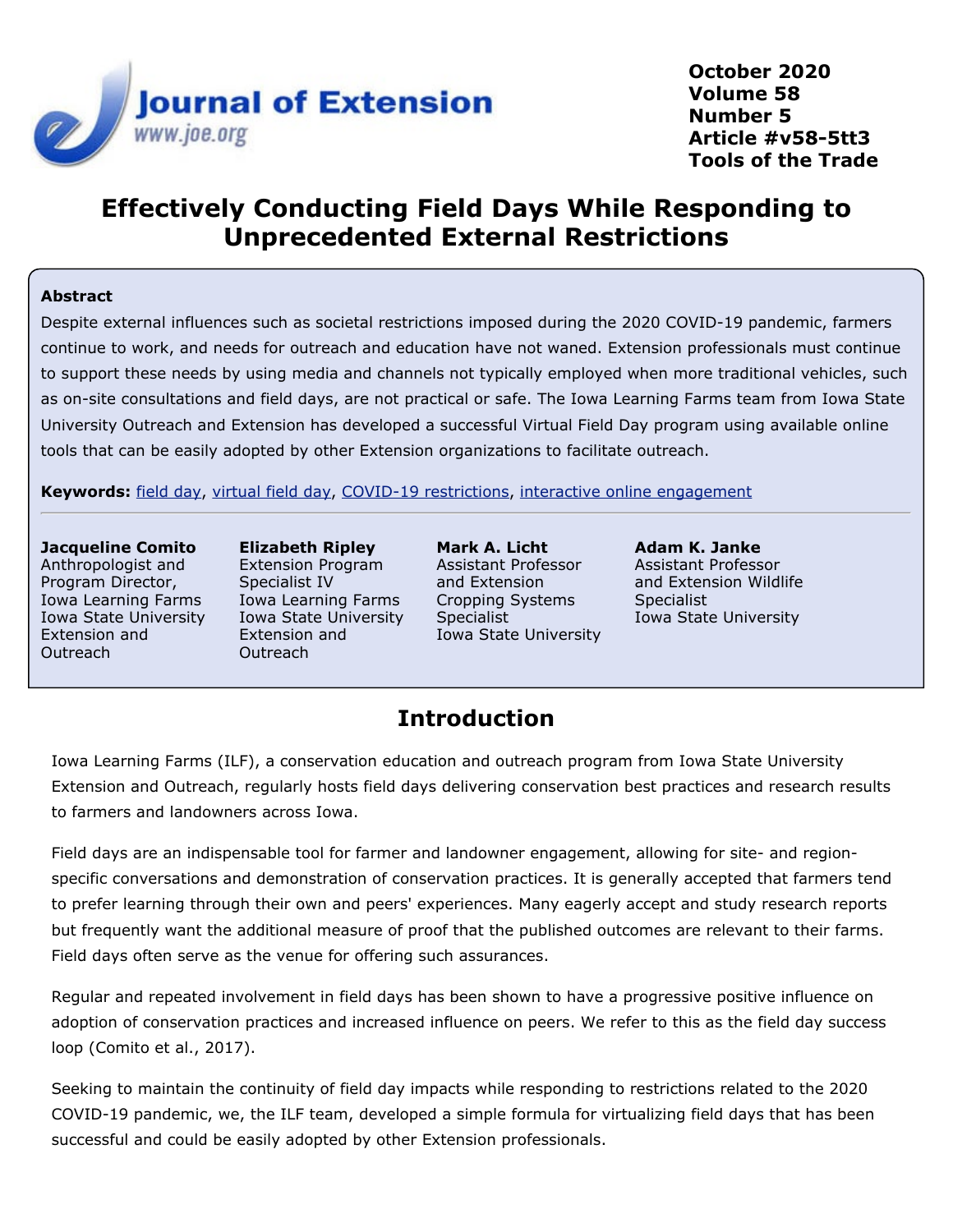# **Virtual Field Day Objectives and Challenges**

Primary objectives for virtual field days include (a) maintaining in-field content, (b) enabling simple access for every skill level of technology user and via most internet access configurations, and (c) offering interactive programs facilitating conversations and question-and-answer engagement similar to those that occur during traditional field days. Fundamental challenges have included (a) scripting compelling and interesting programs within a reduced program time frame, (b) recording and editing video segments for integration with live elements during each session, (c) selecting an effective delivery platform, and (d) conducting regular evaluation and revisions for ongoing improvement.

# **Scripting and Planning**

To maintain audience interest and facilitate interaction, we interwove short video segments with live commentary and discussion among the virtual meeting host, presenters, and audience. This sequencing (Figure 1) keeps the audience engaged and involved while somewhat emulating the typical back-and-forth nature of in-person field days. This format also helps maintain an adequate pace and offers opportunities for surveys, feedback, and ongoing interaction among participants and between presenters and the audience.

### **Figure 1.**

Sample Virtual Field Day Sequence

| Live  | Video | Live    | <b>Survey</b> | Live    | Video | Live    | Video | Survey | Live    | Clip | Video Extended | Live           |
|-------|-------|---------|---------------|---------|-------|---------|-------|--------|---------|------|----------------|----------------|
| Intro | Clip  | Speaker | or            | Speaker | Clip  | Speaker | Clip  | or     | Speaker |      | Q&A            | Closing        |
|       |       |         | Q&A           |         |       |         |       | Q&A    |         |      |                | <b>Remarks</b> |

We designed the virtual field days to occur in a 1-hr time slot, addressing the anticipated limitations in attention span of an audience watching on a computer screen versus one gathered on a farm. Prerecorded videos enable speakers to demonstrate as they would in person and allow the audience to be transported to multiple locations.

## **Interviewing and Recording with Social Distance**

We used an easily transported iPhone 11 Pro, a mounting tripod, and a wireless microphone system to record the field videos. We used a second smartphone to capture different shots of the speaker, making the videos more engaging and professional. The wireless microphone also minimized handling of microphones and enabled social distancing between the interviewer and subject. We used each camera to shoot extensive b-roll footage to supplement the video.

## **Video Editing**

Just like agenda items for an in-person field day, each video segment should purposefully contribute to the flow of the field day. Cutting together audio of the speaker with close-ups or b-roll showing what they are talking about visually reinforces the messages. We selected Movavi editing suite [\(https://www.movavi.com/](https://www.movavi.com/)) for its ease of use, affordability, and features.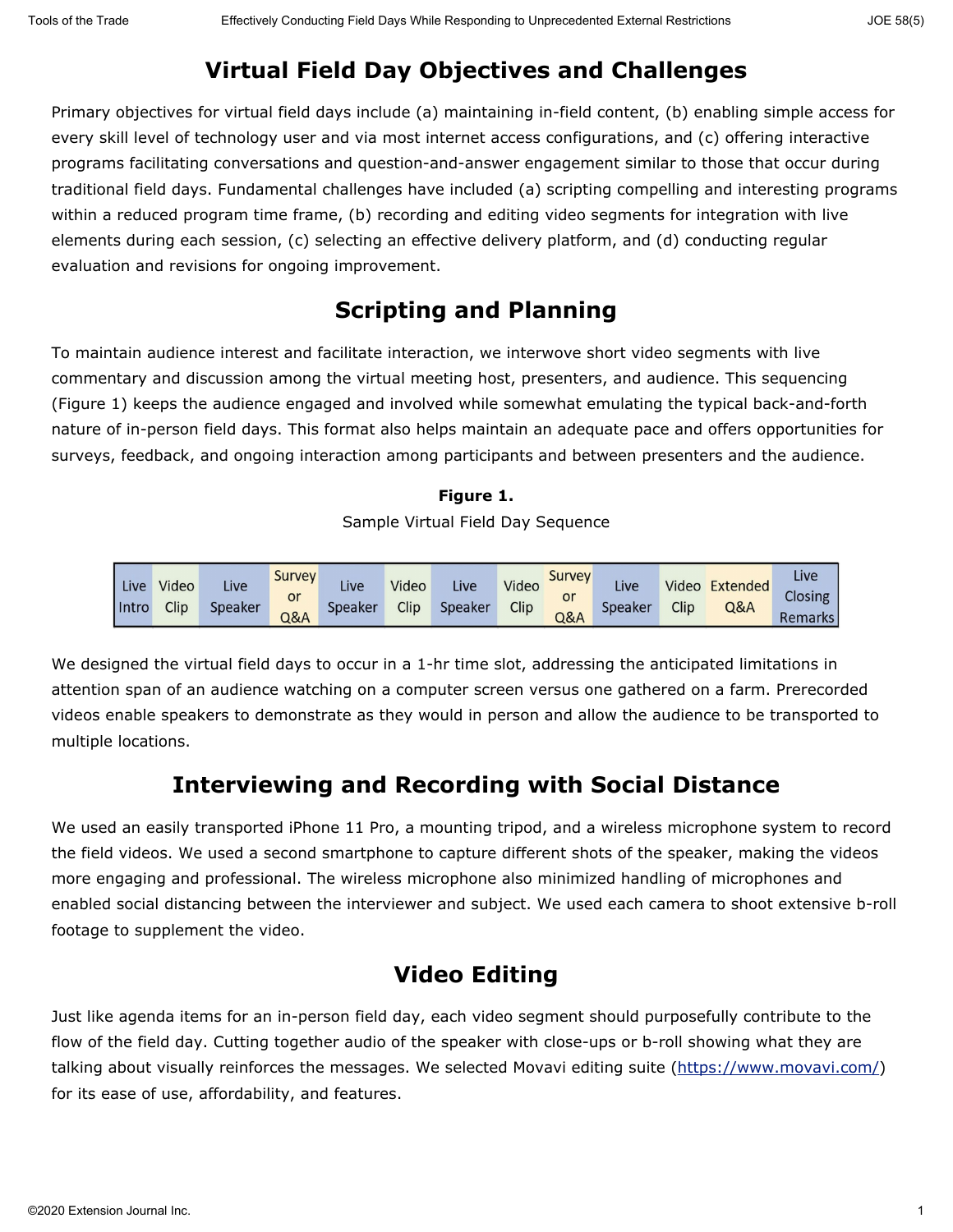# **Delivery Platform**

We selected the Zoom [\(https://zoom.us/](https://zoom.us/)) videoconferencing platform. Benefits include (a) simple participant access with links, (b) proven performance across different network connections and equipment, (c) support of interactive audience participation, and (d) integrated registration features providing a ready-made list for follow-up evaluations.

## **Technical Lessons Learned**

For others interested in conducting virtual field days, we offer here some technical guidance and a rundown of the advantages of such programming.

A key to ensuring that a virtual event is as similar as possible to the face-to-face version is smooth delivery of video segments. Steps for avoiding choppy playback of video segments are as follows:

- 1. Record high-definition video and compress it to 720p during export and upload to YouTube.
- 2. Embed each YouTube video into a PowerPoint slide.
- 3. Share the PowerPoint screen via Zoom by using a dual monitor configuration, which allows a presenter to see both audience members and the slides.

We identified the following advantages of the online format:

- capacity to transport the audience to multiple field locations in one event;
- simple and timely distribution of handouts and supplemental materials;
- ability to deliver a richer experience and a guide map to additional learning through articles, websites, upcoming events, or other resources via shared links;
- streamlined question-and-answer process whereby the host can review and organize questions submitted through the chat channel;
- broad opportunity to use transitional and supplemental materials that are not always available during infield events; and
- reduction of overall paper usage due to the electronic distribution of materials.

### **Evaluation and Feedback**

Evaluation is at the heart of our outreach program (Comito et al. 2017); thus, it was important to compare effectiveness of virtual field days with past in-person field days. Immediately following session completion, an email survey was sent to each virtual field day participant. With traditional field days, participants who completed a comment card were mailed surveys 2 weeks after the event. Survey results are tabulated and reported annually by our team (Comito et al., 2020). Response rates to virtual event surveys have been similar to annualized 2019 results (Table 1).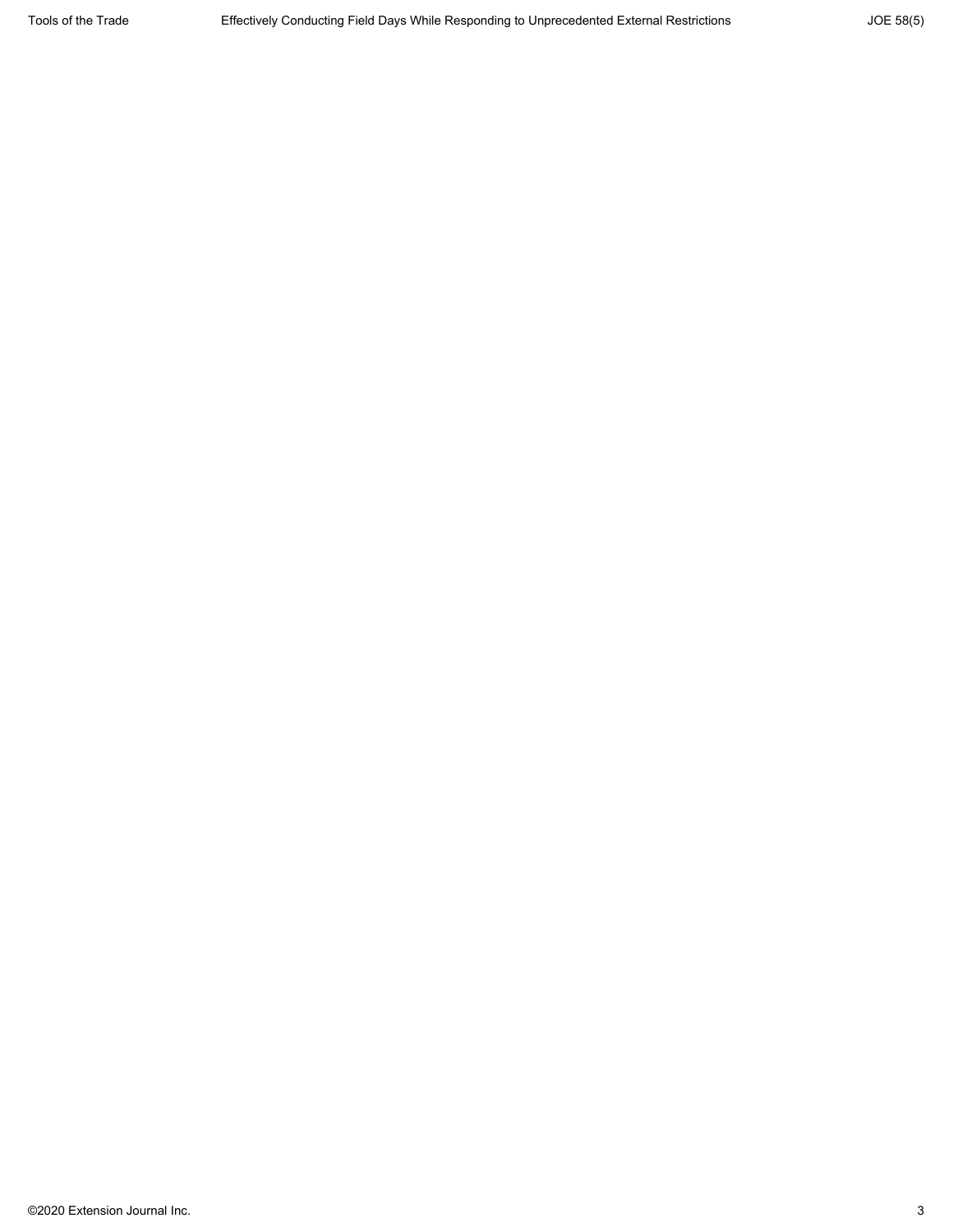#### **Table 1.**

### Survey Response Rates: Comparison of 2020 Virtual Field Day Events to 2019 Field Days/Workshops

| Event type                                                                                     | <b>Attendees</b> | Sent | Returned | Response rate |  |  |
|------------------------------------------------------------------------------------------------|------------------|------|----------|---------------|--|--|
| Virtual field days                                                                             | 777              | 635  | 304      | 48%           |  |  |
| 2019 field days and workshops                                                                  | 957              | 430  | 190      | 44%           |  |  |
| <i>Note.</i> Number of 2020 virtual field days = 10; number of 2019 field days/workshops = 20. |                  |      |          |               |  |  |

Participant satisfaction ratings have been similar between virtual and traditional field days (Table 2).

#### **Table 2.**

Overall Participant Satisfaction Ratings: Comparison of 2020 Virtual Field Day Events to 2019 Field Days/Workshops

|                                                                                                      | <b>Virtual</b> | 2019          |  |  |  |
|------------------------------------------------------------------------------------------------------|----------------|---------------|--|--|--|
| Rating                                                                                               | %              | $\frac{9}{0}$ |  |  |  |
| Excellent                                                                                            | 48             | 48            |  |  |  |
| Good                                                                                                 | 47             | 50            |  |  |  |
| Average                                                                                              | 4              | 2             |  |  |  |
| Fair                                                                                                 | $\mathbf{1}$   | 0             |  |  |  |
| Poor                                                                                                 | 0              | 0             |  |  |  |
| <i>Note.</i> Number of 2020 virtual field days = $10$ ; number of 2019 field days/workshops = $20$ . |                |               |  |  |  |

Virtual field days have provided additional value through enabling postevent viewing and participation. Archival views for the events continue to rise (Table 3). Although one can surmise that some views are from original participants looking for reminders or clarification, it is likely that many are from new viewers who were not able to attend the live events.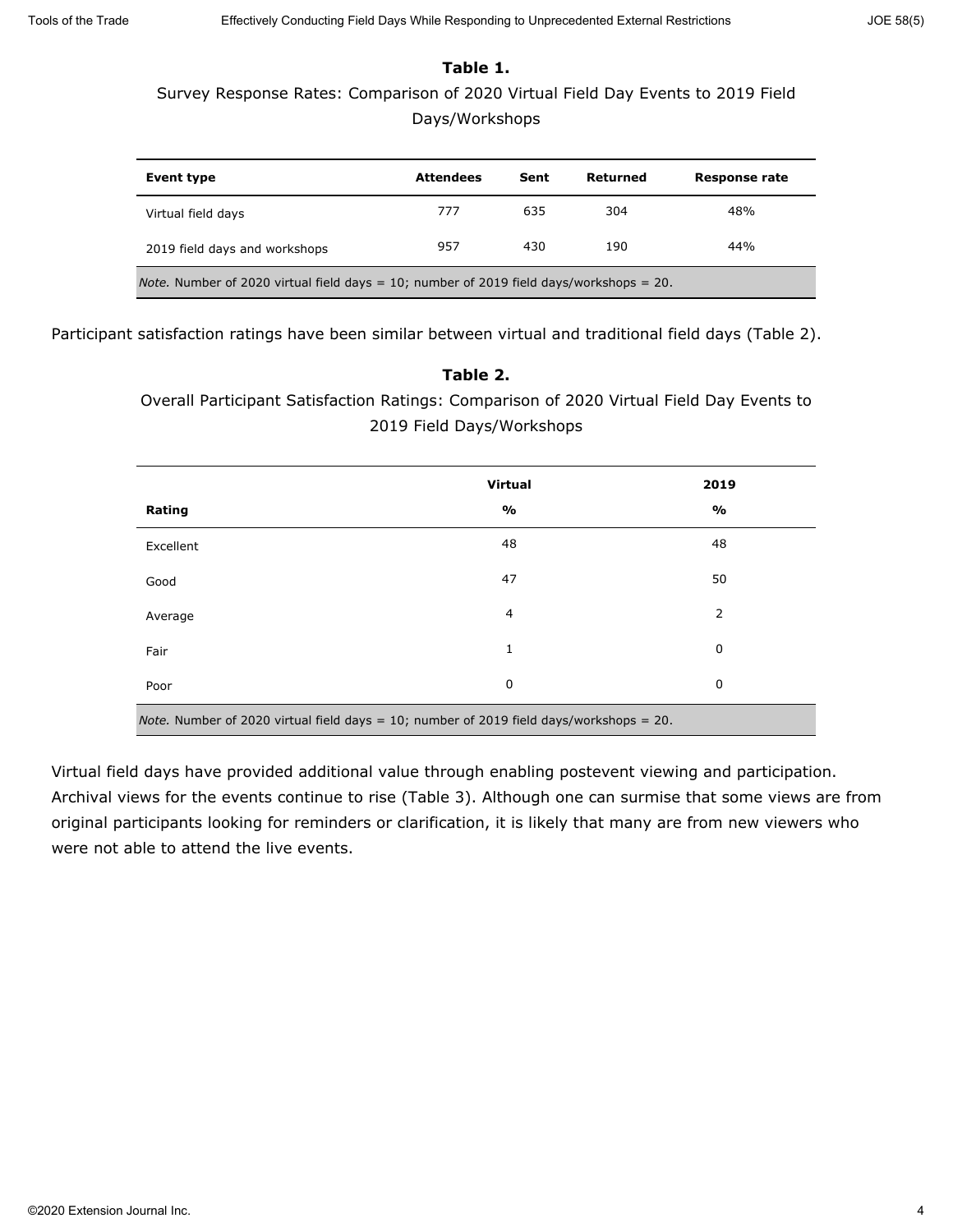#### **Table 3.**

#### Virtual Field Day Live Attendance and Archival Views (YouTube)

|             |                                                                         | Live      | <b>Archival</b><br>views |
|-------------|-------------------------------------------------------------------------|-----------|--------------------------|
| <b>Date</b> | <b>Topic</b>                                                            | attendees |                          |
| 4/16/20     | Managing cereal rye ahead of corn                                       | 100       | 162                      |
| 4/24/20     | Farming for the future                                                  | 60        | 161                      |
| 5/14/20     | Riparian forests and wildlife habitat                                   | 94        | 86                       |
| 5/28/20     | Celebrating Iowa's wetlands                                             | 55        | 148                      |
| 6/11/20     | Exploring Bear Creek saturated buffer                                   | 77        | 78                       |
| 6/18/20     | Digging into soil health                                                | 79        | 62                       |
| 6/25/20     | Farmer partners share experiences as part of 10-year cover crop project | 66        | 79                       |
| 7/9/20      | Prairie strips-small footprint, big impact                              | 90        | 95                       |
| 7/23/20     | Urban stream and riparian conservation management                       | 78        | 29                       |
| 8/6/20      | Increasing wetland opportunities with Iowa Department of Agriculture    | 78        | 42                       |
|             | and Land Stewardship                                                    |           |                          |

### **Conclusion**

Delivery of engaging virtual field days by our ILF team has been successful. Live audience feedback and that gathered through follow-up surveys and contacts has been positive. Leveraging the virtual format to engage with more participants live and through archival views, we will continue to produce virtual field days to augment in-person events after restrictions are lifted. Informal networking that occurs at field days is a critical component of their success (Comito et al., 2017), and, unfortunately, virtual field days cannot replicate this experience. However, results of the evaluations suggest that all other aspects of successful field days have been met.

We have honed the virtual process through regular review of the programs and adjustments to the production and delivery techniques. From April 16 through August 8, 2020, we aired 10 virtual field days, and we continue to produce new content at a regular cadence. Archived events can be viewed at <https://www.iowalearningfarms.org/page/events>.

#### **Author Note**

Correspondence concerning this article should be addressed to Jacqueline Comito. Email: [jcomito@iastate.edu](mailto:jcomito@iastate.edu)

### **References**

Comito, J., Case Haub, B., & Stevenson, N. (2017). Field day success loop. *Journal of Extension*, *55*(6), Article v55-6tt6. <https://www.joe.org/joe/2017december/tt6.php>

Comito, J., Pierce, H., & Stevenson, N. (2020). *Iowa Learning Farms 2019 evaluation report.* Iowa Learning